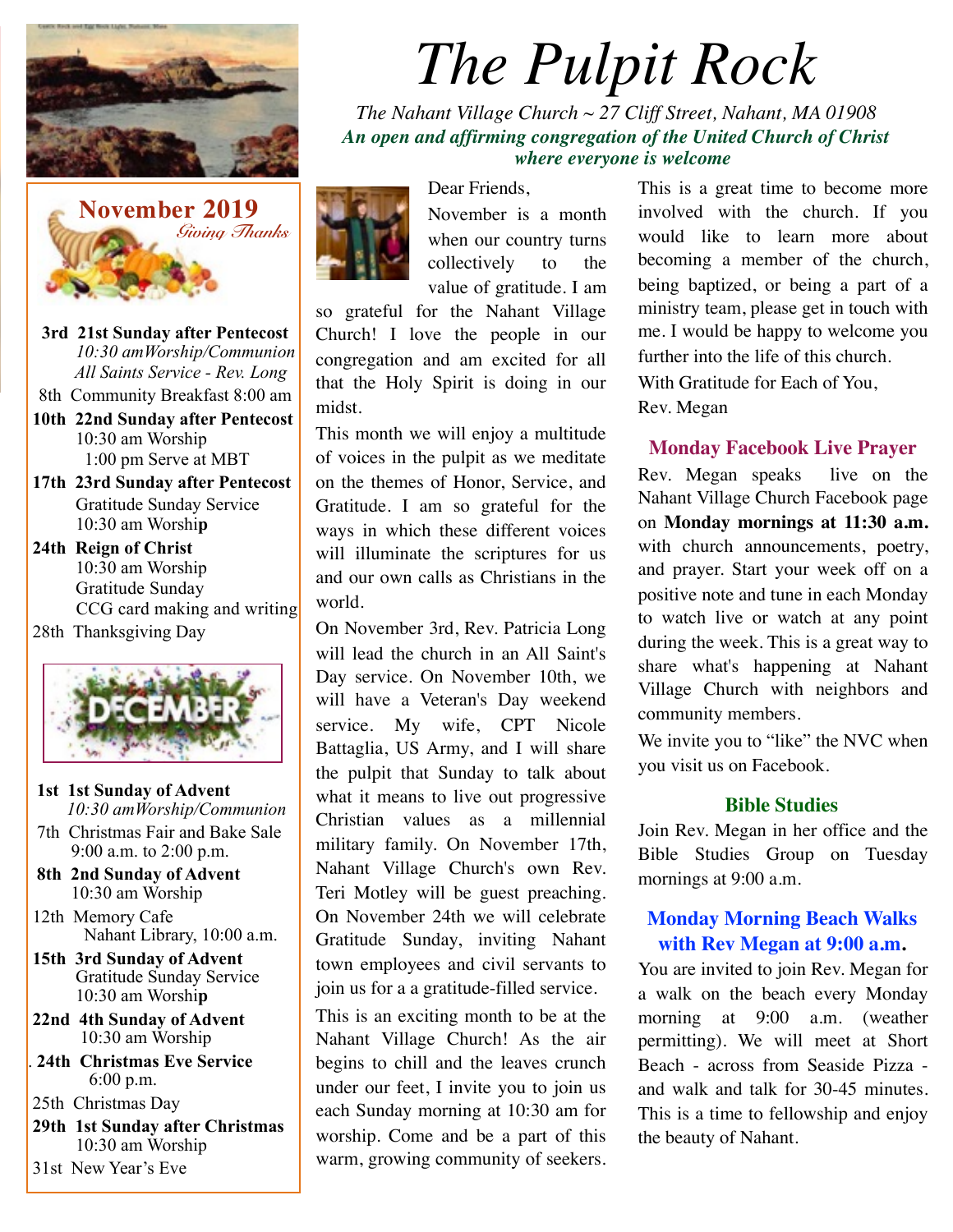# **Mark Your Calendars**

**Connections, A Memory Café Thursday, November, 10 at 10 a.m. at the Nahant Public Library**

If you know of anyone concerned about memory loss, please spread the word about our efforts to make Nahant a more dementia friendly community. Sponsors of the Memory Cafe are the Nahant Public Library, the Nahant Council on Aging, and the Nahant Village Church.



# **Women in Service Nahant Historical Society Nahant Community Center, 41 Valley Road Sunday, November 3, at 2:00 p.m.**

The Nahant Historical Society will present a program



about women in Service. The 2019 Paterson lecture is about the remarkable Nahant women who served in the US Armed Forces in wartime and peace**.**

#### **Bells of Remembrance**



For the second year in a row, the **Village Church will toll its bells on November 11 at 11:00 a.m.** to remember veterans. This tradition is observed in many countries to

honor the men and women who have served us in times of War and Peace.

# **Stay Connected**

#### **NVC Podcast**

You may link to Rev. Megan's podcasts from the lower half of the NVC Home page or by clicking on the "Worship" tab from the Home page*.*

# **Sign Up for Weekly E-mail from NVC**

Would you like to receive weekly E-mail notices about the activities and services at NVC? If so, sign up on the NVC Website or e-mail your contact information and permission to Secretary@nahantvillagechurch.org.

#### **Rev. Megan's Fall Drop In Office Hours**

Tuesdays from 10:00 a.m. -12:00 p.m. at the church.



## **Nahant Community Breakfast Friday, November 8, 8:00 a.m**.

The November breakfast will occur on the second Friday (the 8th) with a presentation by Rev. Toby Quirk, Lt. Colonel US Army (retired), and Chaplain at the Chelsea

Soldiers Home. The title of his presentation is "Welcoming Our Warriors – Then and Now." He will talk about America's attitude toward combat veterans returning home from World War II, Vietnam, and current operations.



The free breakfast is served at 8 a.m. with the presentation starting at about 8:15. All are welcome. Transportation of elders to and from the breakfast may be made by calling the Tiffany Room at 781-581-7557 a few days in advance.

### **The Compassionate Care Group (CCG)**



On the last Sunday of each month (November 24), materials will be available in Swansburg Hall during Coffee Hour, for people in the Congregation to write cards for those on our "Care List". Cards can then be placed in the Card Box, unsealed, to be

addressed and stamped by the CCG members. There will also be materials available to design and make cards. All ages are welcome to participate!

Greeting cards and the Card Box will be available in the Companionway on other Sundays.

During the month of November, CCG will be visiting three nursing homes to provide worship services with the theme of gratitude and anyone is welcome to join us.

If you know of anyone in need of our care, please let Rev. Megan know directly. If you are interested in joining the CCG please let Rev. Megan or a member of the group know. Please keep this ministry of Nahant Village Church in your prayers.

#### Peace be with you,

*Christine Alexander, (coordinator), Margaret Alexander, Olivia Brand, Marrit Hastings, Jen McCarthy, Claudia Orleans, Samantha Scolamiero, Christine Stevens and Betsy Winkler.*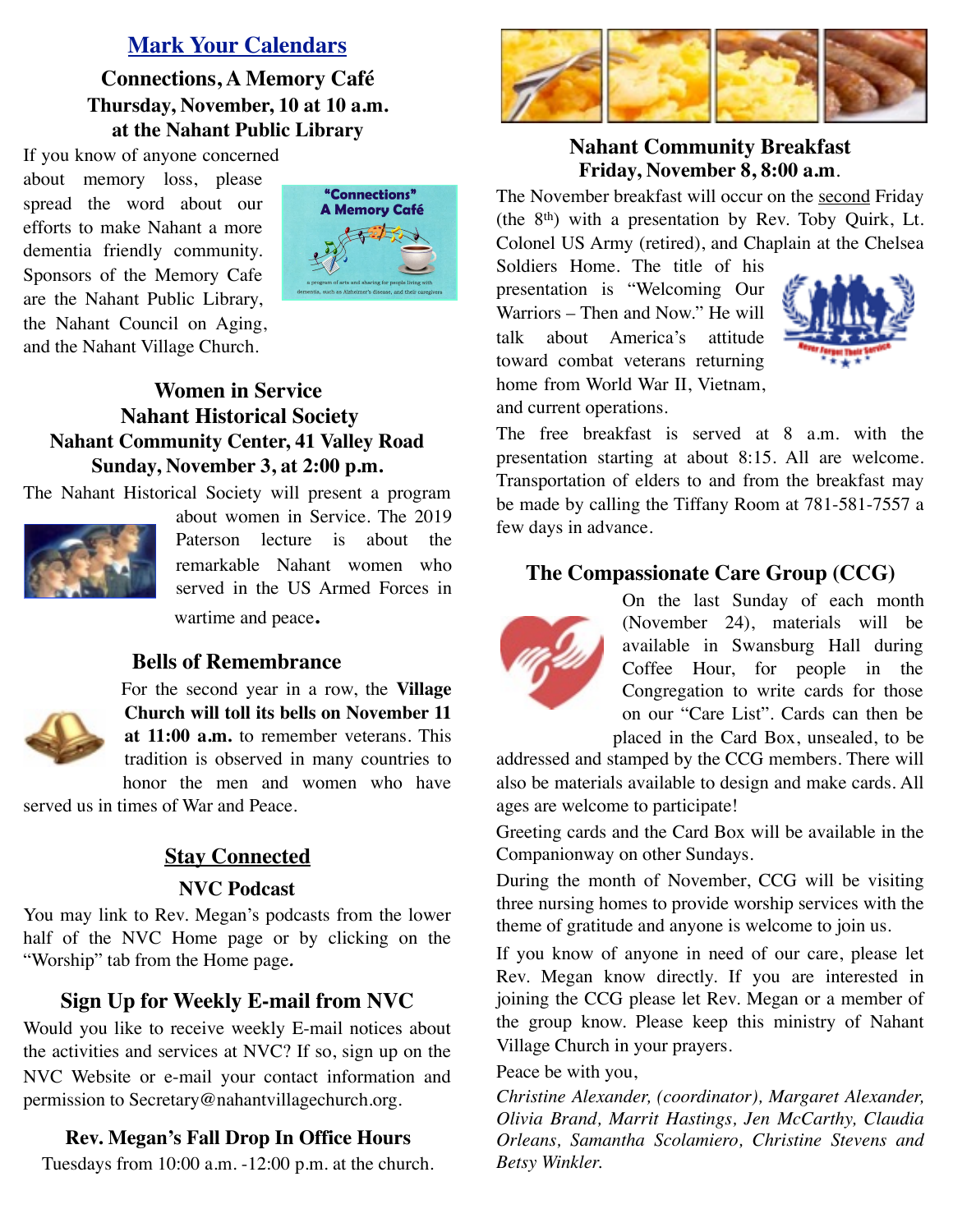#### **It's official now!**

In a service filled with music, prayer and palpable joy Rev. Megan Lee Osborn Battaglia-Snell was installed as the permanent minister of the Nahant Village Church on Sunday, Sept. 29, 2019.

A procession of ministers from across the country strolled into the sanctuary in support of Rev. Megan before NVC's own Margaret Alexander, Bill Crawford, Maureen Edison, Maria Welsh, and Samantha Scolamiero offered the responsive call to worship.

The Village Bell Ringers treated the audience to Bell Procession in E-Minor and Rev. Dr. Emily Heath offered the Prayer of Invocation. James Snell, sounding every bit as commanding as his retired USMC status might suggest offered a reading as did Glenda Snell and U.S. Army Capt. Nicole Battaglia, but it was Rev. Quinn Caldwell of New York who brought laughter and levity along with significance and a very personal touch to the sermon about signs, political and otherwise, and acceptance.

Jen McCarthy, chairman of the Deacons and a member of the search committee that brought Rev. Megan to NVC made the all-important ask when she said, "We respectfully request that the Northeast Association install her in this ministry according to the faith and order of the United Church of Christ."

To which Rev. Wendy Vander Hart, of the Massachusetts Conference of the United Church of Christ, agreed.

"We have prayerfully examined Rev. Megan Snell. In cooperation and covenant with you, we are pleased to install her as your pastor and teacher," she said.

But wait, there's more.

"Scripture tells us to respect and honor all those who labor among us and help us in the Christian life," said Vander Hart in her exhortation. "It also admonishes pastors to be faithful and loving shepherds merciful and patient with all."

She urged both pastor and congregants to pay attention to that holy ideal and to cultivate a mutual love and honor Christ, who is our peace.

Cheers and applause followed Rev. Megan's promise to serve and the congregation's acceptance of her service.

In her thank you, Rev. Megan said the Nahant Village Church congregation was quick to become a group of people who she loves dearly and is truly invested in.

"I'm so honored to get to accompany this church in faith and in life together in the community of Nahant," she said. "Nicole and I are so glad to live here and to be amongst you all, truly."

A reception in Swansburg Hall followed the event where a genuinely good time was had by all.



### **Banners Around Town**

Be on the lookout for banners that Johnson Elementary School children are making to promote civility (creating a kinder,

more caring community) and to be good stewards of the environment. These banners, with student art work, poems and appropriate sayings, will be on display in various locations around the Town of Nahant during the month of November.

The banners were made as a collaborative initiative involving our Church, the Nahant Public Library, and the Johnson Elementary School. In early October, the topic of "civility and civil discourse" was the focus of the monthly Nahant Community Breakfast. This nonpolitical presentation addressed the urgent need to change our culture and return our country to its founding ideals and the importance of communication and connection. Approximately 65 individuals representing a broad range of backgrounds and views attended. They were introduced to a six-point, simple, non-political civility pledge, as well as the words spoken by Johnson School Elementary School students at the beginning of their day, urging a kinder, more cooperative, respectful, responsible and honest world.

The Nahant Public Library held a town-wide read of Richard Russo's Pulitzer prize winning novel Empire Falls, followed by book discussions, and an HBO showing of the movie. The first book review was a lesson in how challenging it is to bridge a divide and maintain civility when individuals with opposing views try to communicate.

Communication and civil discourse were the topic of weekly worship and sermons for October at the Church.

It was clear from the start that the brief introductory presentation, book review, banners, and sermons are only a beginning. Changing behavior does not happen overnight even among well intentioned people. We need to take small steps over a long period of time and keep the goal of becoming a more "civil society" in the forefront of our interactions at all times.

Future plans call for a "communications" workshop to help us become better listeners and have more respectful conversations and dialogue. All of us recognize that we need help in learning how to bridge "the" or "a" divide. We need practice listening and speaking with love, grace and justice in mind.